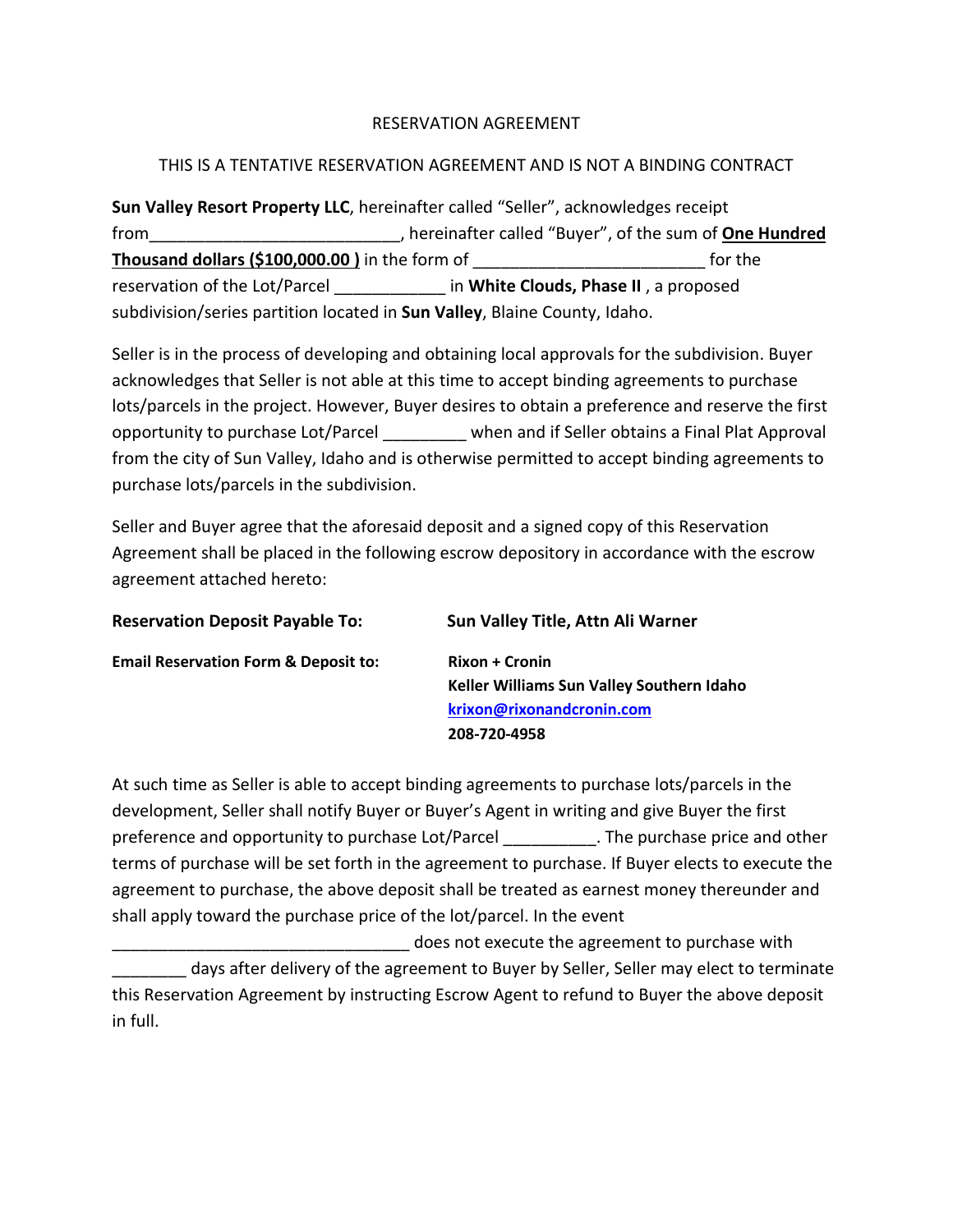### PAGE 2 RESERVATION AGREEMENT

Execution (signing) of this Reservation Agreement does not create a binding contractual obligation to buy or sell on the part of either the Seller or Buyer. Either party may cancel this Reservation, in writing, without incurring liability to the other at any time until Buyer has received a copy of the Final Plat Approval and has executed an agreement to purchase the above described lot/parcel.

In the event of cancellation by either party, the aforesaid deposit shall be promptly returned to Buyer without charge.

| Dated this | day of |  |
|------------|--------|--|
|            |        |  |

### SELLER

Sun Valley Resort Property, LLC

| – |  | _________________ |  |  |
|---|--|-------------------|--|--|
|   |  |                   |  |  |

| U. |                                                                                                                 |  |
|----|-----------------------------------------------------------------------------------------------------------------|--|
|    | والمتعاصر والمتعارض والمتعارض والمتعاصر والمتعارف والمتعارض والمتعارض والمتعارض والمتعارف والمتعارض والمتعارضات |  |

\_\_\_\_\_\_\_\_\_\_\_\_\_\_\_\_\_\_\_\_\_\_\_\_\_\_\_\_\_\_\_\_\_\_\_\_\_\_\_\_\_\_\_\_\_\_\_\_\_\_\_\_\_

\_\_\_\_\_\_\_\_\_\_\_\_\_\_\_\_\_\_\_\_\_\_\_\_\_\_\_\_\_\_\_\_\_\_\_\_\_\_\_\_\_\_\_\_\_\_\_\_\_\_\_\_\_

\_\_\_\_\_\_\_\_\_\_\_\_\_\_\_\_\_\_\_\_\_\_\_\_\_\_\_\_\_\_\_\_\_\_ \_\_\_\_\_\_\_\_\_\_\_\_\_\_\_\_\_\_\_\_\_\_\_\_\_

#### BUYER

BUYER'S AGENT

NAME OFFICE

PURCHASE PRICE : \_\_\_\_\_\_\_\_\_\_\_\_\_\_\_\_\_\_\_\_\_\_\_\_\_\_\_\_\_\_\_\_\_\_\_\_\_\_\_\_\_